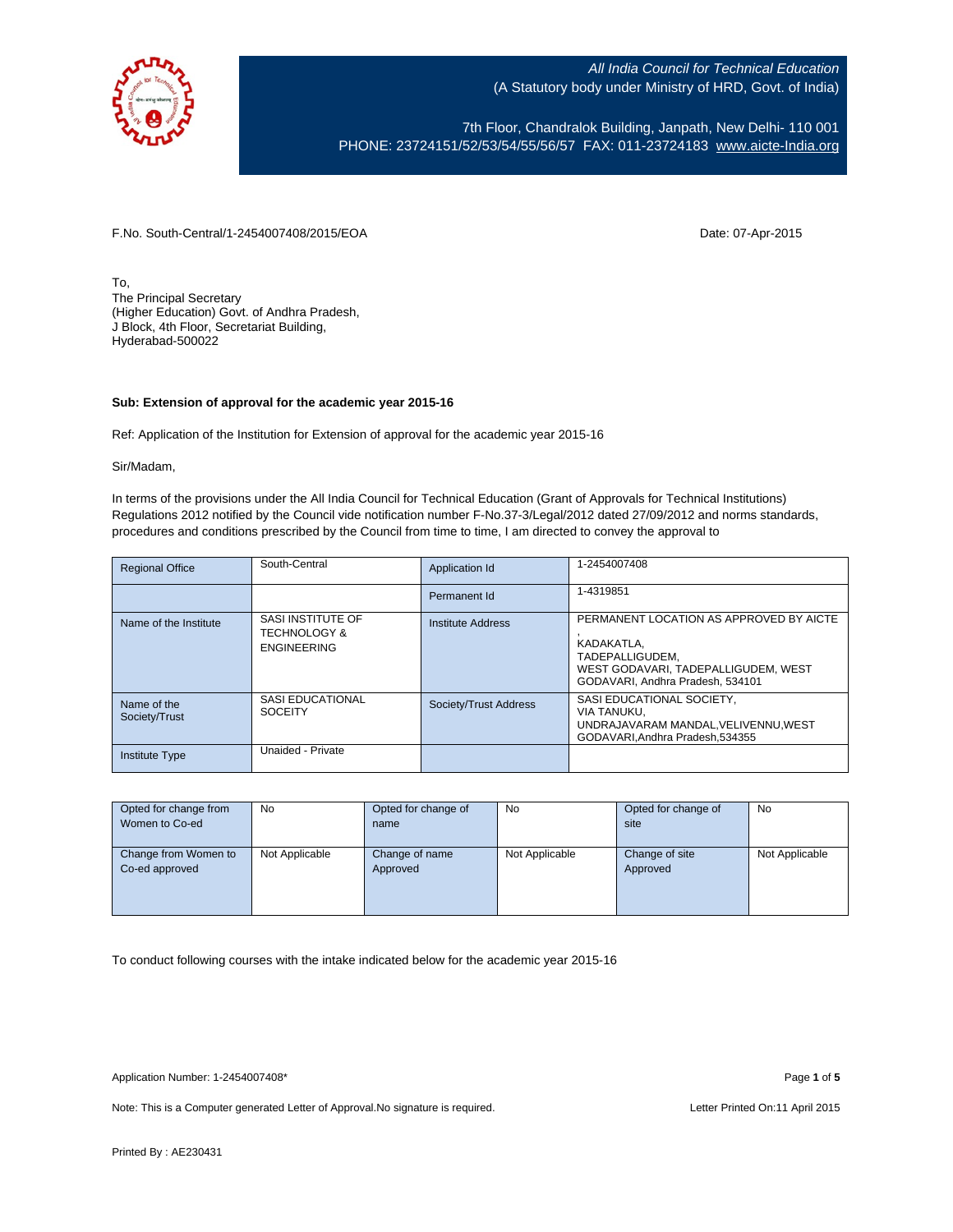

7th Floor, Chandralok Building, Janpath, New Delhi- 110 001 PHONE: 23724151/52/53/54/55/56/57 FAX: 011-23724183 [www.aicte-India.org](http://www.aicte-india.org/)

| Application Id: 1-2454007408                          |              | Course                                     |                                                                                                        | <b>Affiliating Body</b>    |                                                                 |                 |                                  |                     |                     |                                          |
|-------------------------------------------------------|--------------|--------------------------------------------|--------------------------------------------------------------------------------------------------------|----------------------------|-----------------------------------------------------------------|-----------------|----------------------------------|---------------------|---------------------|------------------------------------------|
| Program                                               | Shift        | Level                                      |                                                                                                        | Full/Part Time             |                                                                 | Intake 2014-15  | Intake Approved for<br>$15 - 16$ | NRI Approval status | PIO Approval status | Foreign Collaboration<br>Approval status |
| <b>ENGINEERING</b><br><b>AND</b><br><b>TECHNOLOGY</b> | 1st<br>Shift | POST<br><b>GRADUA</b><br><b>TE</b>         | <b>COMMUNICATION</b><br><b>ENGINEERING</b><br><b>AND SIGNAL</b><br><b>PROCESSING</b>                   | <b>FULL</b><br><b>TIME</b> | Jawaharlal<br>Nehru<br>Technological<br>University,<br>Kakinada | 18              | $\overline{18}$                  | NA                  | NA                  | <b>NA</b>                                |
| <b>ENGINEERING</b><br><b>AND</b><br><b>TECHNOLOGY</b> | 1st<br>Shift | <b>POST</b><br><b>GRADUA</b><br>TE         | <b>COMPUTER AIDED</b><br><b>DESIGN &amp;</b><br><b>COMPUTER</b><br><b>ADIDED</b><br><b>MANUFACTURE</b> | <b>FULL</b><br><b>TIME</b> | Jawaharlal<br>Nehru<br>Technological<br>University,<br>Kakinada | 18              | $\overline{18}$                  | <b>NA</b>           | NA                  | <b>NA</b>                                |
| <b>ENGINEERING</b><br><b>AND</b><br><b>TECHNOLOGY</b> | 1st<br>Shift | <b>POST</b><br><b>GRADUA</b><br>TE         | <b>COMPUTER</b><br><b>SCIENCE AND</b><br><b>ENGINEERING</b>                                            | <b>FULL</b><br><b>TIME</b> | Jawaharlal<br>Nehru<br>Technological<br>University,<br>Kakinada | 24              | $\overline{24}$                  | <b>NA</b>           | NA                  | <b>NA</b>                                |
| <b>ENGINEERING</b><br><b>AND</b><br><b>TECHNOLOGY</b> | 1st<br>Shift | POST<br><b>GRADUA</b><br>TE                | <b>POWER</b><br><b>ELECTRONICS</b>                                                                     | <b>FULL</b><br><b>TIME</b> | Jawaharlal<br>Nehru<br>Technological<br>University,<br>Kakinada | $\overline{24}$ | $\overline{24}$                  | NA                  | NA                  | <b>NA</b>                                |
| <b>ENGINEERING</b><br><b>AND</b><br><b>TECHNOLOGY</b> | 1st<br>Shift | <b>POST</b><br><b>GRADUA</b><br>TE         | <b>VLSI</b>                                                                                            | <b>FULL</b><br><b>TIME</b> | Jawaharlal<br>Nehru<br>Technological<br>University,<br>Kakinada | 18              | 18                               | <b>NA</b>           | <b>NA</b>           | <b>NA</b>                                |
| <b>ENGINEERING</b><br><b>AND</b><br><b>TECHNOLOGY</b> | 1st<br>Shift | <b>POST</b><br><b>GRADUA</b><br><b>TE</b>  | <b>VLSI AND</b><br><b>EMBEDDED</b><br><b>SYSTEMS</b>                                                   | <b>FULL</b><br><b>TIME</b> | Jawaharlal<br>Nehru<br>Technological<br>University,<br>Kakinada | 18              | 18                               | <b>NA</b>           | <b>NA</b>           | <b>NA</b>                                |
| <b>ENGINEERING</b><br><b>AND</b><br><b>TECHNOLOGY</b> | 1st<br>Shift | <b>UNDER</b><br><b>GRADUA</b><br><b>TE</b> | <b>CIVIL</b><br><b>ENGINEERING</b>                                                                     | <b>FULL</b><br><b>TIME</b> | Jawaharlal<br>Nehru<br>Technological<br>University,<br>Kakinada | 60              | 60                               | <b>NA</b>           | <b>NA</b>           | <b>NA</b>                                |

Application Number: 1-2454007408\* Page **2** of **5**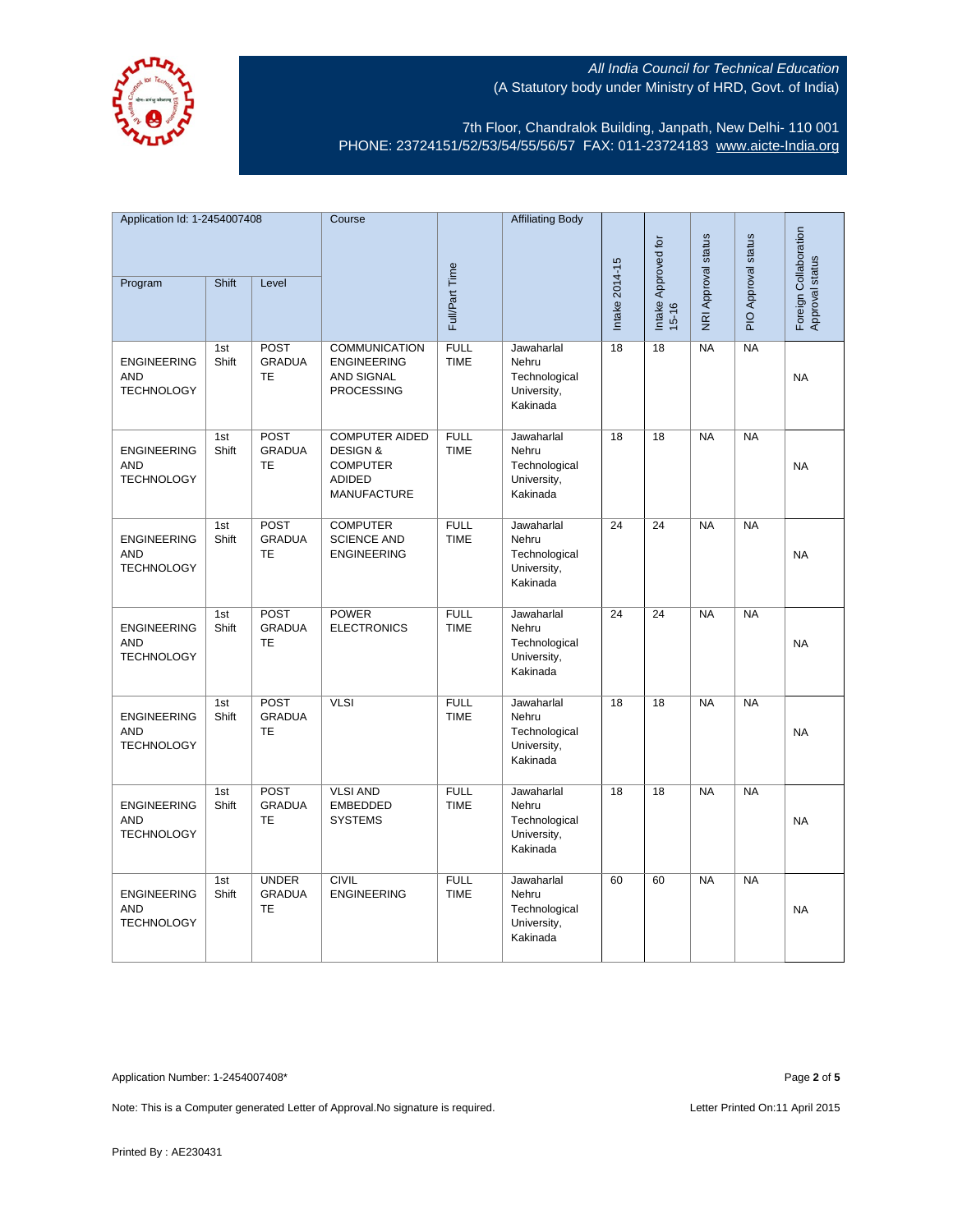

7th Floor, Chandralok Building, Janpath, New Delhi- 110 001 PHONE: 23724151/52/53/54/55/56/57 FAX: 011-23724183 [www.aicte-India.org](http://www.aicte-india.org/)

| Application Id: 1-2454007408                          |              | Course                                     |                                                                           | <b>Affiliating Body</b>    |                                                                        |                |                                  |                     |                     |                                          |
|-------------------------------------------------------|--------------|--------------------------------------------|---------------------------------------------------------------------------|----------------------------|------------------------------------------------------------------------|----------------|----------------------------------|---------------------|---------------------|------------------------------------------|
| Program                                               | Shift        | Level                                      |                                                                           | Full/Part Time             |                                                                        | Intake 2014-15 | Intake Approved for<br>$15 - 16$ | NRI Approval status | PIO Approval status | Foreign Collaboration<br>Approval status |
|                                                       |              |                                            |                                                                           |                            |                                                                        |                |                                  |                     |                     |                                          |
| <b>ENGINEERING</b><br><b>AND</b><br><b>TECHNOLOGY</b> | 1st<br>Shift | <b>UNDER</b><br><b>GRADUA</b><br><b>TE</b> | <b>COMPUTER</b><br><b>SCIENCE AND</b><br><b>ENGINEERING</b>               | <b>FULL</b><br><b>TIME</b> | Jawaharlal<br>Nehru<br>Technological<br>University,<br>Kakinada        | 120            | 120                              | <b>NA</b>           | <b>NA</b>           | <b>NA</b>                                |
| <b>ENGINEERING</b><br><b>AND</b><br><b>TECHNOLOGY</b> | 1st<br>Shift | <b>UNDER</b><br><b>GRADUA</b><br><b>TE</b> | ELECTRICAL AND<br><b>ELECTRONICS</b><br><b>ENGINEERING</b>                | <b>FULL</b><br><b>TIME</b> | Jawaharlal<br>Nehru<br>Technological<br>University,<br>Kakinada        | 120            | 120                              | <b>NA</b>           | <b>NA</b>           | <b>NA</b>                                |
| <b>ENGINEERING</b><br><b>AND</b><br><b>TECHNOLOGY</b> | 1st<br>Shift | <b>UNDER</b><br><b>GRADUA</b><br><b>TE</b> | <b>ELECTRONICS</b><br><b>AND</b><br><b>COMMUNICATION</b><br>S ENGINEERING | <b>FULL</b><br><b>TIME</b> | Jawaharlal<br>Nehru<br>Technological<br>University,<br>Kakinada        | 120            | 120                              | <b>NA</b>           | <b>NA</b>           | <b>NA</b>                                |
| <b>ENGINEERING</b><br><b>AND</b><br><b>TECHNOLOGY</b> | 1st<br>Shift | <b>UNDER</b><br><b>GRADUA</b><br><b>TE</b> | <b>INFORMATION</b><br><b>TECHNOLOGY</b>                                   | <b>FULL</b><br><b>TIME</b> | Jawaharlal<br>Nehru<br>Technological<br>University,<br>Kakinada        | 60             | 60                               | NA                  | NA                  | <b>NA</b>                                |
| <b>ENGINEERING</b><br><b>AND</b><br><b>TECHNOLOGY</b> | 1st<br>Shift | <b>UNDER</b><br><b>GRADUA</b><br><b>TE</b> | <b>MECHANICAL</b><br><b>ENGINEERING</b>                                   | <b>FULL</b><br><b>TIME</b> | Jawaharlal<br>Nehru<br>Technological<br>University,<br>Kakinada        | 180            | 180                              | <b>NA</b>           | $N_A$               | <b>NA</b>                                |
| <b>ENGINEERING</b><br><b>AND</b><br><b>TECHNOLOGY</b> | 2nd<br>Shift | <b>DIPLOMA</b>                             | ELECTRICAL AND<br><b>ELECTRONICS</b><br><b>ENGINEERING</b>                | <b>FULL</b><br><b>TIME</b> | State Board of<br>Technical<br>Education and<br>Training,<br>Hyderabad | 60             | 60                               | <b>NA</b>           | <b>NA</b>           | <b>NA</b>                                |
| <b>ENGINEERING</b><br><b>AND</b><br><b>TECHNOLOGY</b> | 2nd<br>Shift | <b>DIPLOMA</b>                             | <b>ELECTRONICS</b><br><b>AND</b><br>COMMUNICATION<br>S ENGINEERING        | <b>FULL</b><br><b>TIME</b> | State Board of<br>Technical<br>Education and<br>Training,<br>Hyderabad | 60             | 60                               | <b>NA</b>           | <b>NA</b>           | <b>NA</b>                                |

Application Number: 1-2454007408\* Page **3** of **5**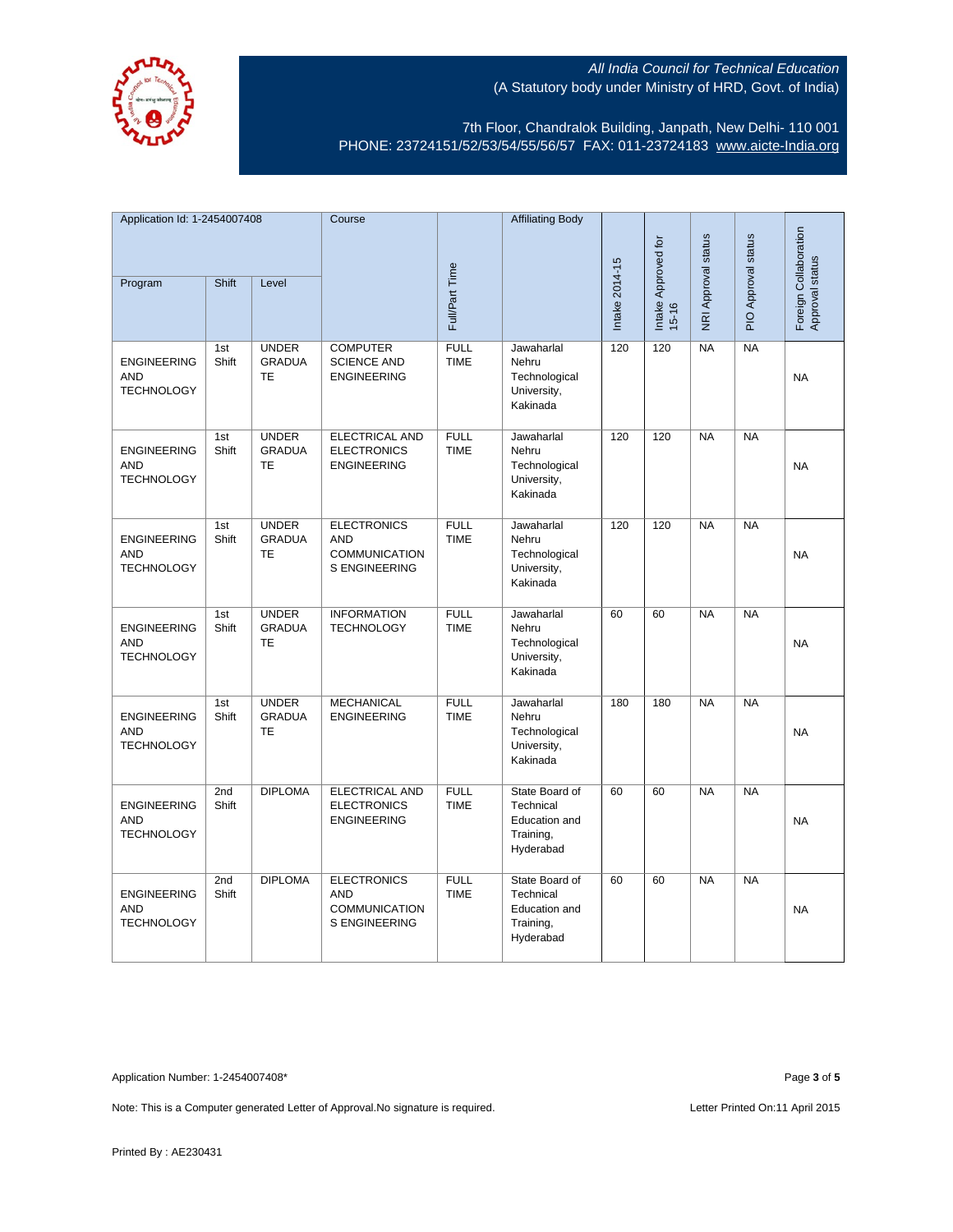

7th Floor, Chandralok Building, Janpath, New Delhi- 110 001 PHONE: 23724151/52/53/54/55/56/57 FAX: 011-23724183 [www.aicte-India.org](http://www.aicte-india.org/)

| Application Id: 1-2454007408<br>Program               | <b>Shift</b> | Level                              | Course                                                        | Full/Part Time             | <b>Affiliating Body</b>                                                       | Intake 2014-15 | Approved for<br>Intake<br>$15 - 16$ | NRI Approval status | PIO Approval status | Foreign Collaboration<br>Approval status |
|-------------------------------------------------------|--------------|------------------------------------|---------------------------------------------------------------|----------------------------|-------------------------------------------------------------------------------|----------------|-------------------------------------|---------------------|---------------------|------------------------------------------|
| <b>ENGINEERING</b><br><b>AND</b><br><b>TECHNOLOGY</b> | 2nd<br>Shift | <b>DIPLOMA</b>                     | <b>MECHANICAL</b><br><b>ENGINEERING</b>                       | <b>FULL</b><br><b>TIME</b> | State Board of<br>Technical<br><b>Education and</b><br>Training,<br>Hyderabad | 60             | 60                                  | <b>NA</b>           | <b>NA</b>           | <b>NA</b>                                |
| <b>MANAGEMEN</b><br>т                                 | 1st<br>Shift | <b>POST</b><br><b>GRADUA</b><br>TE | <b>MASTERS IN</b><br><b>BUSINESS</b><br><b>ADMINISTRATION</b> | <b>FULL</b><br><b>TIME</b> | Jawaharlal<br>Nehru<br>Technological<br>University,<br>Kakinada               | 120            | 120                                 | <b>NA</b>           | <b>NA</b>           | <b>NA</b>                                |
| <b>MCA</b>                                            | 1st<br>Shift | <b>POST</b><br><b>GRADUA</b><br>TE | <b>MASTERS IN</b><br><b>COMPUTER</b><br><b>APPLICATIONS</b>   | <b>FULL</b><br><b>TIME</b> | Jawaharlal<br>Nehru<br>Technological<br>University,<br>Kakinada               | 60             | 60                                  | <b>NA</b>           | <b>NA</b>           | <b>NA</b>                                |

Note: Validity of the course details may be verified at www.aicte-india.org>departments>approvals

The above mentioned approval is subject to the condition that SASI INSTITUTE OF TECHNOLOGY & ENGINEERING shall follow and adhere to the Regulations, guidelines and directions issued by AICTE from time to time and the undertaking / affidavit given by the institution along with the application submitted by the institution on portal.

In case of any differences in content in this Computer generated Extension of Approval Letter, the content/information as approved by the Executive Council / General Council as available on the record of AICTE shall be final and binding.

Strict compliance of Anti-Ragging Regulation:- Approval is subject to strict compliance of provisions made in AICTE Regulation notified vide F. No. 37-3/Legal/AICTE/2009 dated July 1, 2009 for Prevention and Prohibition of Ragging in Technical Institutions. In case Institution fails to take adequate steps to Prevent Ragging or fails to act in accordance with AICTE Regulation or fails to punish perpetrators or incidents of Ragging, it will be liable to take any action as defined under clause 9(4) of the said Regulation.

> **Dr. Avinash S Pant Actg Chairman, AICTE**

Application Number: 1-2454007408\* Page **4** of **5**

Note: This is a Computer generated Letter of Approval.No signature is required. Letter According the state of the Letter Printed On:11 April 2015